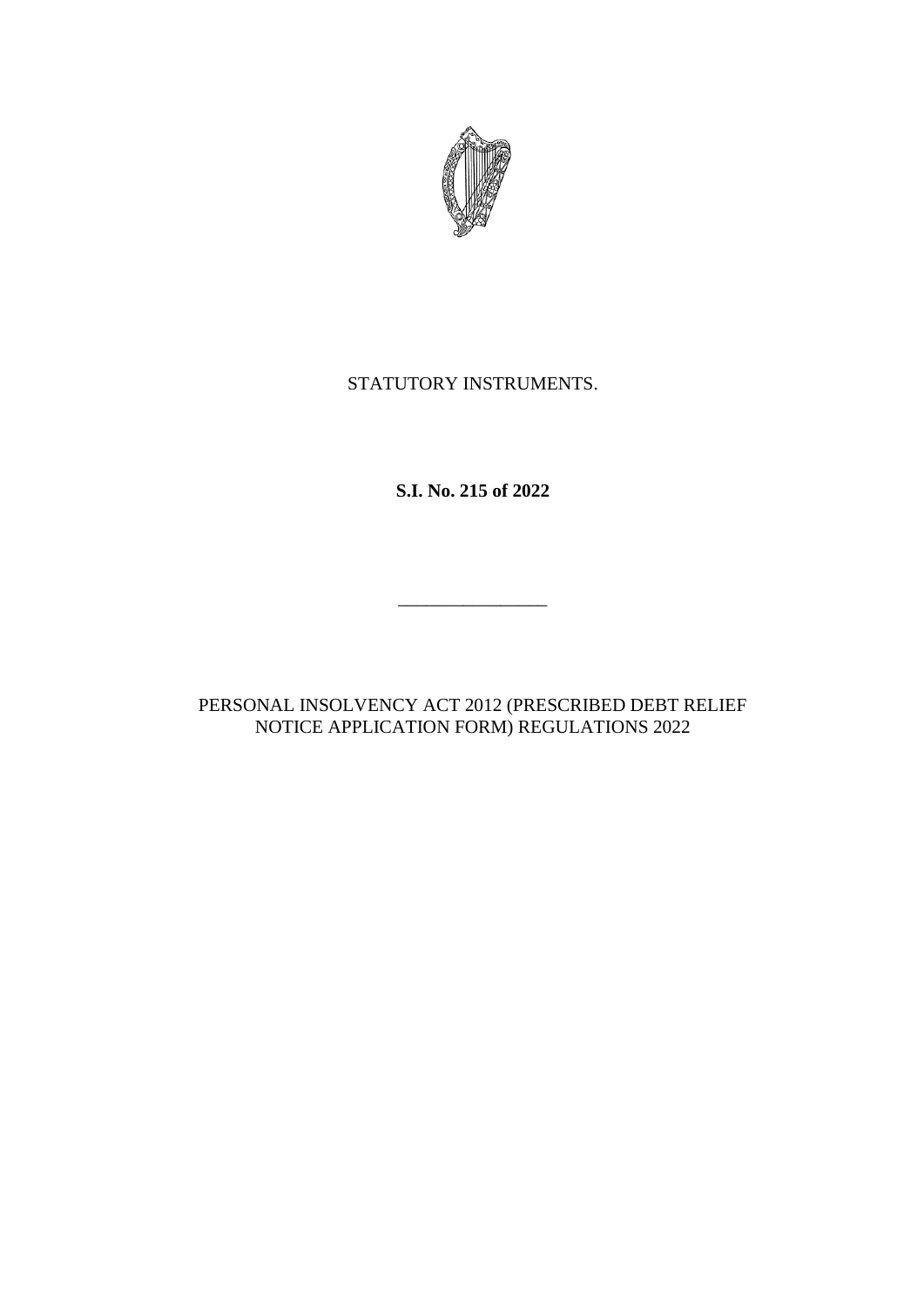### S.I. No. 215 of 2022

### PERSONAL INSOLVENCY ACT 2012 (PRESCRIBED DEBT RELIEF NOTICE APPLICATION FORM) REGULATIONS 2022

The Insolvency Service of Ireland, in exercise of the powers conferred on it by section 3 of the Personal Insolvency Act 2012 (No. 44 of 2012), hereby makes the following regulations:

1. These Regulations may be cited as the Personal Insolvency Act 2012 (Prescribed Debt Relief Notice Application Form) Regulations 2022.

2. The form set out in the Schedule to these Regulations is hereby prescribed for the purposes of section 29(2) of the Personal Insolvency Act 2012 (No. 44 of 2012).

3. The Personal Insolvency Act 2012 (Prescribed Debt Relief Notice Application Form) Regulations 2013 (S.I. No. 333 of 2013) and the Personal Insolvency Act 2012 (Prescribed Debt Relief Notice Application Form) (Amendment) Regulations 2022 (S.I. No. 18 of 2022) are hereby revoked.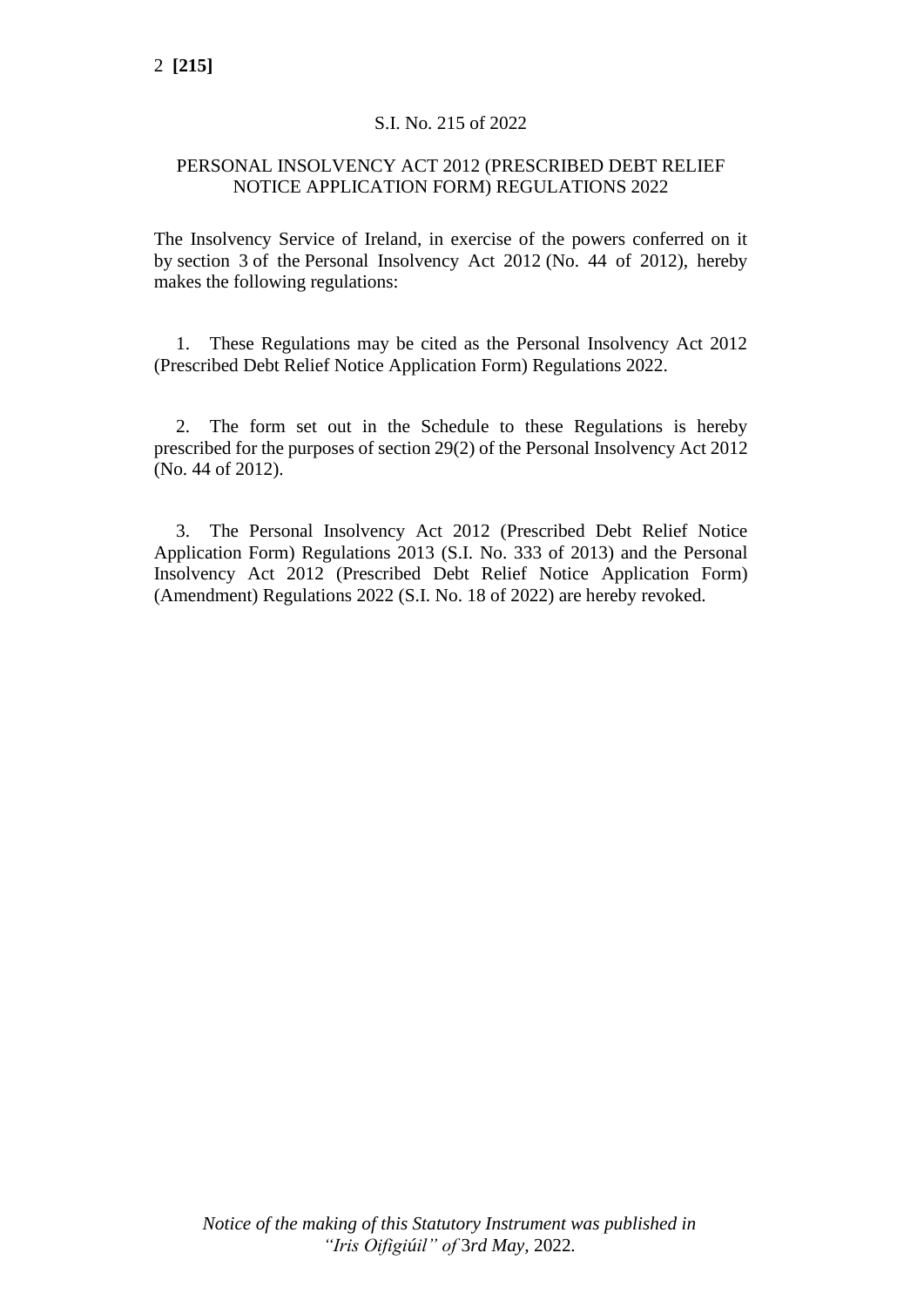**[215]** 3

#### **Schedule**

ISI Case Reference No.:

#### APPLICATION FOR DEBT RELIEF NOTICE

### AN CHÚIRT CHUARDA

#### THE CIRCUIT COURT

[…………] CIRCUIT COUNTY OF [……….]

IN THE MATTER OF AN APPLICATION UNDER SECTION 31 OF THE PERSONAL INSOLVENCY ACT 2012

AND IN THE MATTER OF [………………………………….] OF [……………………………………………………..],

A DEBTOR

HEREBY APPLY for the making of an order for the issue under section  $31(2)(a)$ of the Personal Insolvency Act 2012 of a Debt Relief Notice in respect of the debts specified in the application under section 29 of the said Act which the Court is satisfied are qualifying debts.

Dated ………….20…..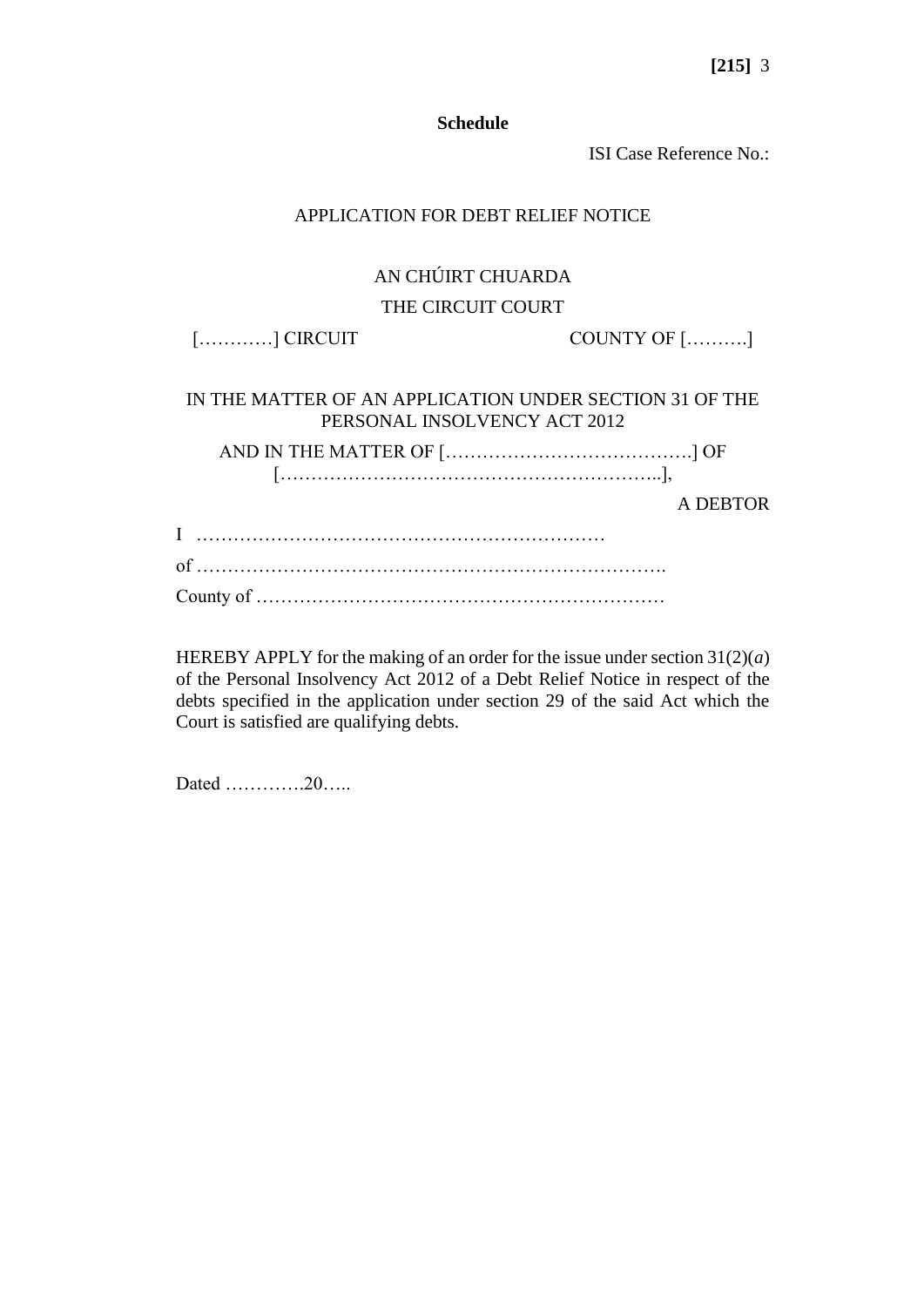### **Important Information and Statements**

1. Unless otherwise defined in this application form, terms used herein have the same meaning as under the Personal Insolvency Act 2012 (the "Act").

2. This application form has been prescribed by the Insolvency Service for the purposes of Section 29(2) of the Act.

3. The Insolvency Service may request any further information it requires from an approved intermediary and defer further consideration of the application until such information is furnished to the Insolvency Service. Failure to furnish such information, within 14 days or such longer period as the Insolvency Service may (at its discretion) permit, will mean that the application shall be deemed to have been withdrawn.

4. Where a debtor (the "Debtor") becomes aware of any inaccuracy or omission in this application or any document accompanying this application, or any material change in his or her circumstances between the date of the application and the date on which the application is reviewed by the appropriate court, he or she is required under section 29(3) of the Act to inform the approved intermediary of these facts as soon as practicable. An approved intermediary who receives such information is required under section 29(4) of the Act to furnish that information to the Insolvency Service without delay.

5. The Insolvency Service shall process the Debtor's personal data in accordance with its Privacy Notice which is available on its website, www.isi.gov.ie.

6. The Insolvency Service hereby agrees to the Debtor communicating with the Insolvency Service by electronic means for the purposes of any communication or notice required or permitted to be sent or given by the Debtor to the Insolvency Service, from time to time, in connection with this Act including for the purpose of any notice referred to in section 134 of the Act. Any such communication or notice should be sent to [drn@isi.gov.ie.](mailto:drn@isi.gov.ie)

7. Notwithstanding any agreement by the Debtor to receiving electronic communications and notices, there may be circumstances in which the Insolvency Service will send documents, information and other communications to the Debtor in hard copy rather than electronically, in which case the Insolvency Service reserves the right to do so, including for the purpose of giving the Debtor any notice referred to in section 134 of the Act.

8. This application may be withdrawn at any time prior to the issue of a Debt Relief Notice in accordance with section 29(5) of the Act.

9. This application shall be accompanied by the prescribed fee and the following documentation -

- (*a*) a copy of the statement made by the approved intermediary under section 27(6) of the Act;
- (*b*) the Debtor's signed confirmation that he or she satisfies the eligibility criteria specified in section 26(2) of the Act;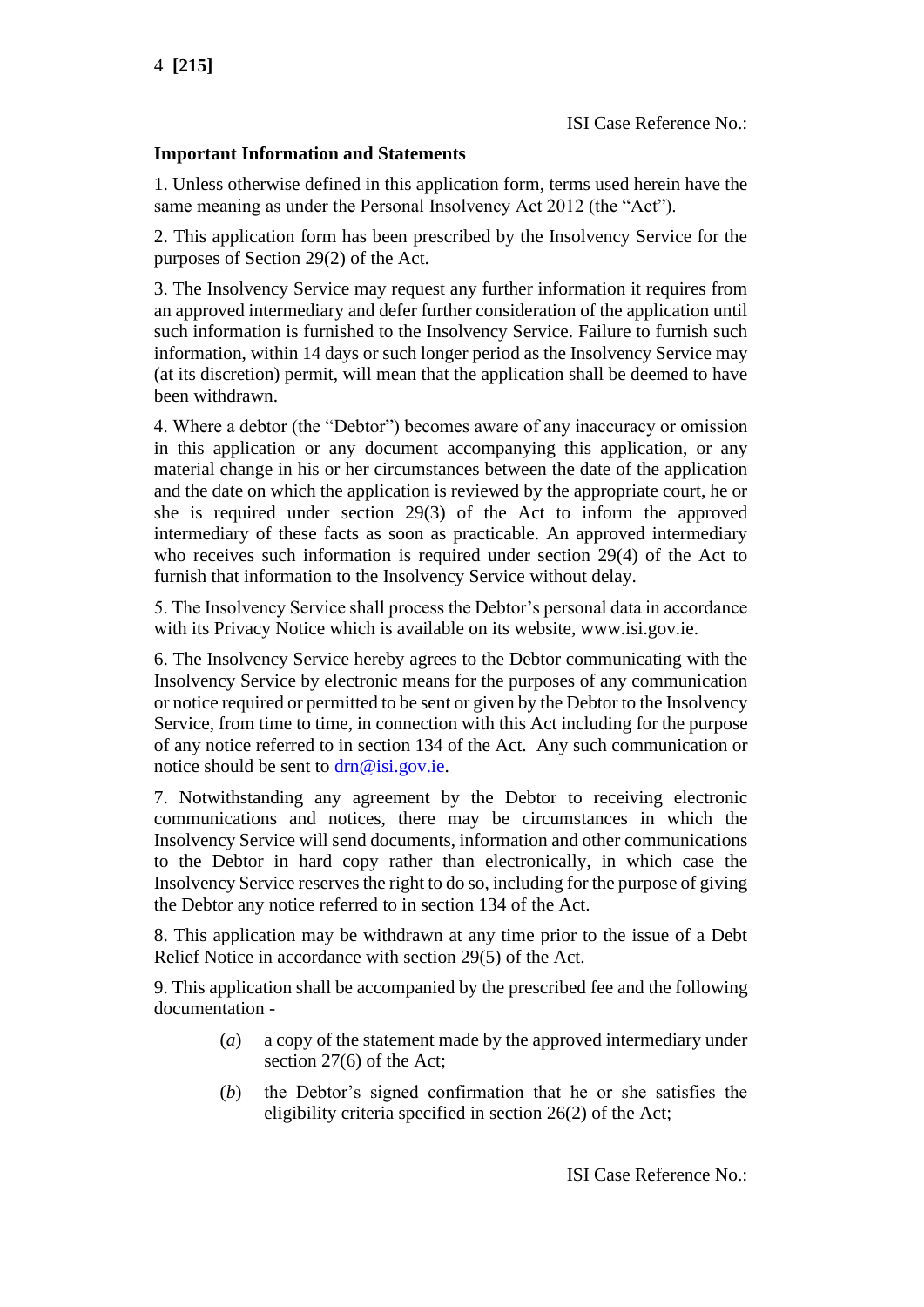- (*c*) the Prescribed Financial Statement completed under section 27 of the Act and a statutory declaration of the Debtor confirming that the statement is a complete and accurate statement of the Debtor's assets, liabilities, income and expenditure;
- (*d*) a schedule of the creditors of the Debtor and the debts concerned, stating in relation to each such creditor the information specified in section  $29(2)(d)$  of the Act;
- (e) the Debtor's written consent to the disclosure and processing of his or her personal data as specified in section 29(2)(*e*) of the Act;
- (*f*) the Debtor's written consent to the making of any enquiry under section 30 of the Act relating to the Debtor by the Insolvency Service;
- (*g*) the Debtor's signed statement stating whether, to the best of his or her knowledge, there is any judgment or court order in force against him or her which relates to a debt which is a qualifying debt;
- (*h*) such other documentation as may be requested in this application.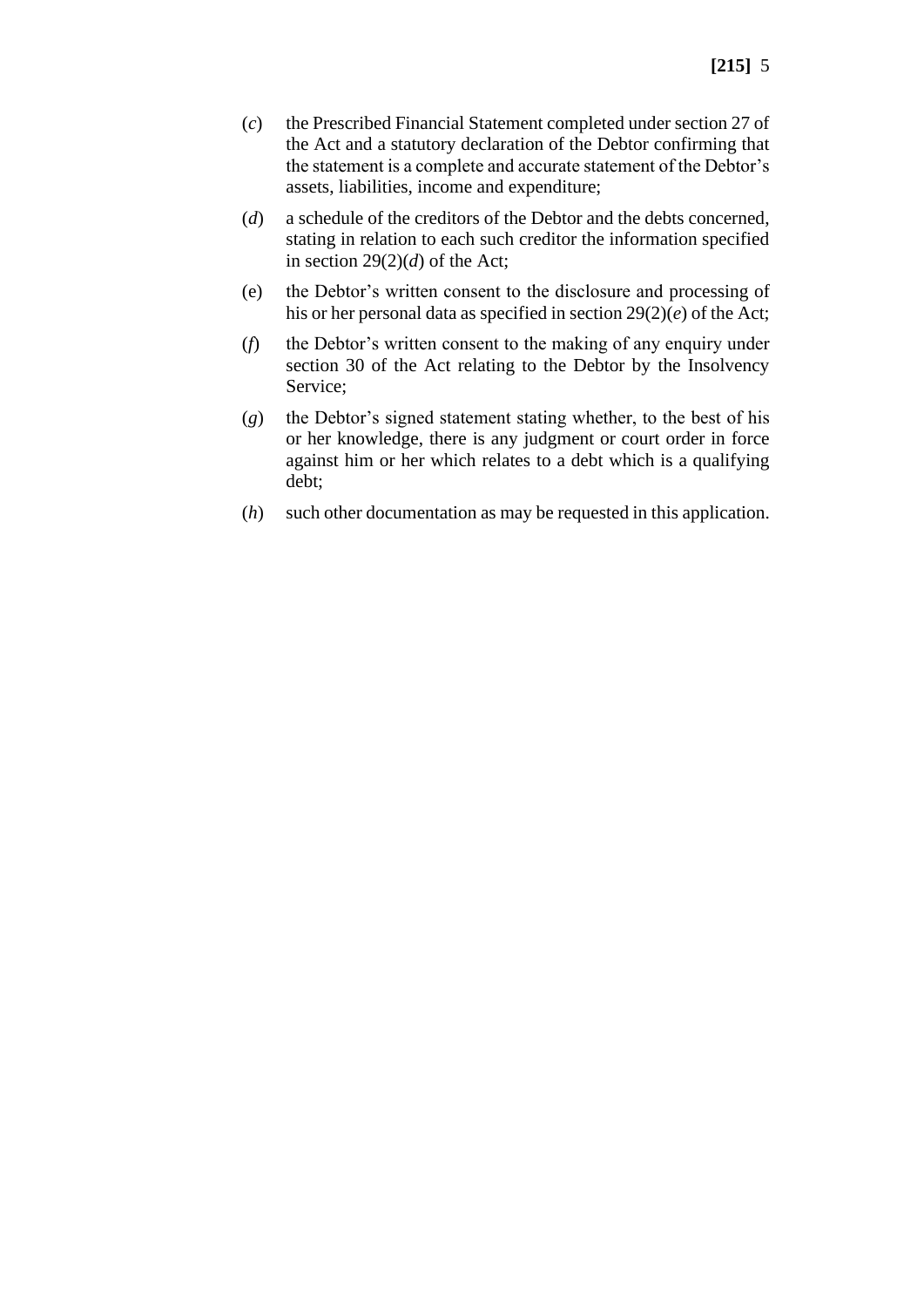# **Application Form**

| <b>DEBTOR'S DETAILS - Initial Information</b>                                                                                                                                                                                                                                                                                                                                                                                                                                                                                                                                                                |              |                 |
|--------------------------------------------------------------------------------------------------------------------------------------------------------------------------------------------------------------------------------------------------------------------------------------------------------------------------------------------------------------------------------------------------------------------------------------------------------------------------------------------------------------------------------------------------------------------------------------------------------------|--------------|-----------------|
| Has the Debtor confirmed in writing to<br>the approved intermediary that he or<br>she wishes to apply for a Debt Relief<br>Notice?                                                                                                                                                                                                                                                                                                                                                                                                                                                                           | Yes $\Box$   | No <sub>1</sub> |
| Does the Debtor agree to receiving<br>by electronic means communications<br>or notices required or permitted to be<br>sent or given to the Debtor by the<br>Insolvency Service from time to time<br>in connection with the Act or related<br>rules of court?                                                                                                                                                                                                                                                                                                                                                 | $Yes \sqcap$ | No <sub>1</sub> |
| Electronic communications or notices will be sent to the<br>Debtor's email address provided in this application<br>form.                                                                                                                                                                                                                                                                                                                                                                                                                                                                                     |              |                 |
| The Courts Service may wish to<br>communicate with the Debtor, from<br>time to time, by electronic means in<br>connection with the Act or related<br>rules of court. If such circumstances<br>arise, does the Debtor agree to<br>receiving by electronic<br>means<br>communications or notices required<br>or permitted to be sent or given to the<br>Debtor by the Courts Service in<br>connection with the Act or related<br>rules of court?<br>Electronic communications or notices will be sent to the<br>Debtor's email address and/or<br>mobile telephone<br>number provided in this application form. | Yes $\sqcap$ | No <sub>□</sub> |

| <b>DEBTOR'S DETAILS - Personal Details</b>  |  |  |
|---------------------------------------------|--|--|
| Surname:                                    |  |  |
| First name:                                 |  |  |
| Name as it appears on birth<br>certificate: |  |  |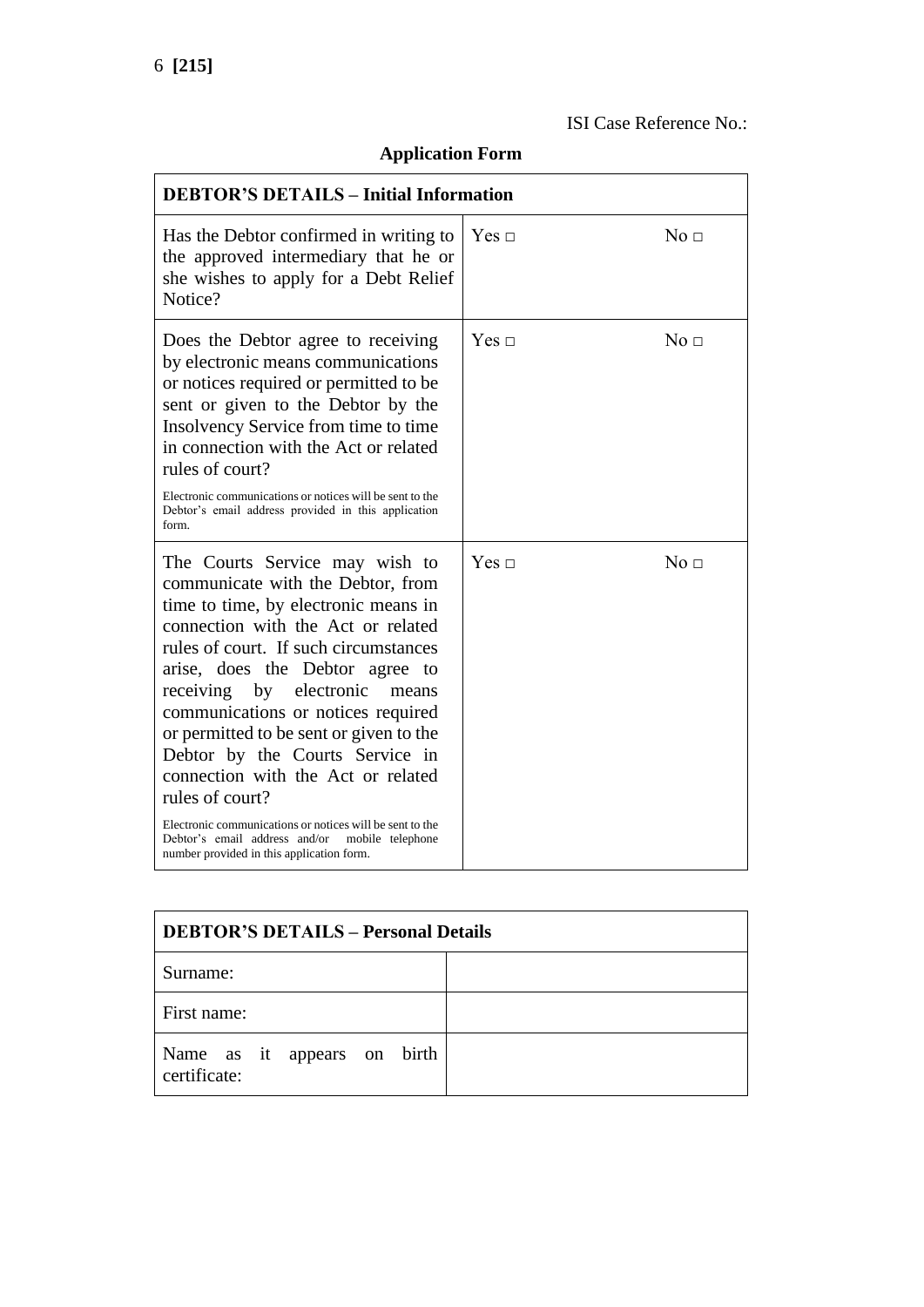# **[215]** 7

| Is the Debtor or has the Debtor been<br>known by any other name? | Yes $\Box$<br>No <sub>1</sub>                                       |
|------------------------------------------------------------------|---------------------------------------------------------------------|
| If yes, please supply name $(s)$ :                               | Name(s):                                                            |
| Title:*                                                          | Mr                                                                  |
|                                                                  | <b>Mrs</b>                                                          |
|                                                                  | <b>Miss</b>                                                         |
|                                                                  | Ms                                                                  |
|                                                                  | Other (please specify)                                              |
| Gender:*                                                         | Male                                                                |
|                                                                  | Female                                                              |
|                                                                  | Other                                                               |
| PPS number:                                                      |                                                                     |
| Date of birth:                                                   |                                                                     |
| Country of birth:                                                |                                                                     |
| Nationality:                                                     |                                                                     |
| <b>Current Marital Status:*</b>                                  | Single (never married)                                              |
|                                                                  | Married (first marriage, no previous annulment)                     |
|                                                                  | Married (following previous annulment)                              |
|                                                                  | Re-married (following death of spouse)                              |
|                                                                  | Re-married<br>(following<br>divorce/annulment)<br>Civil partnership |
|                                                                  | Separated                                                           |
|                                                                  | Divorced                                                            |
|                                                                  | Widow/Widower                                                       |
| <b>Current Address:</b>                                          |                                                                     |
| Home telephone number :                                          |                                                                     |
| Mobile telephone number:                                         |                                                                     |
| Email address:                                                   |                                                                     |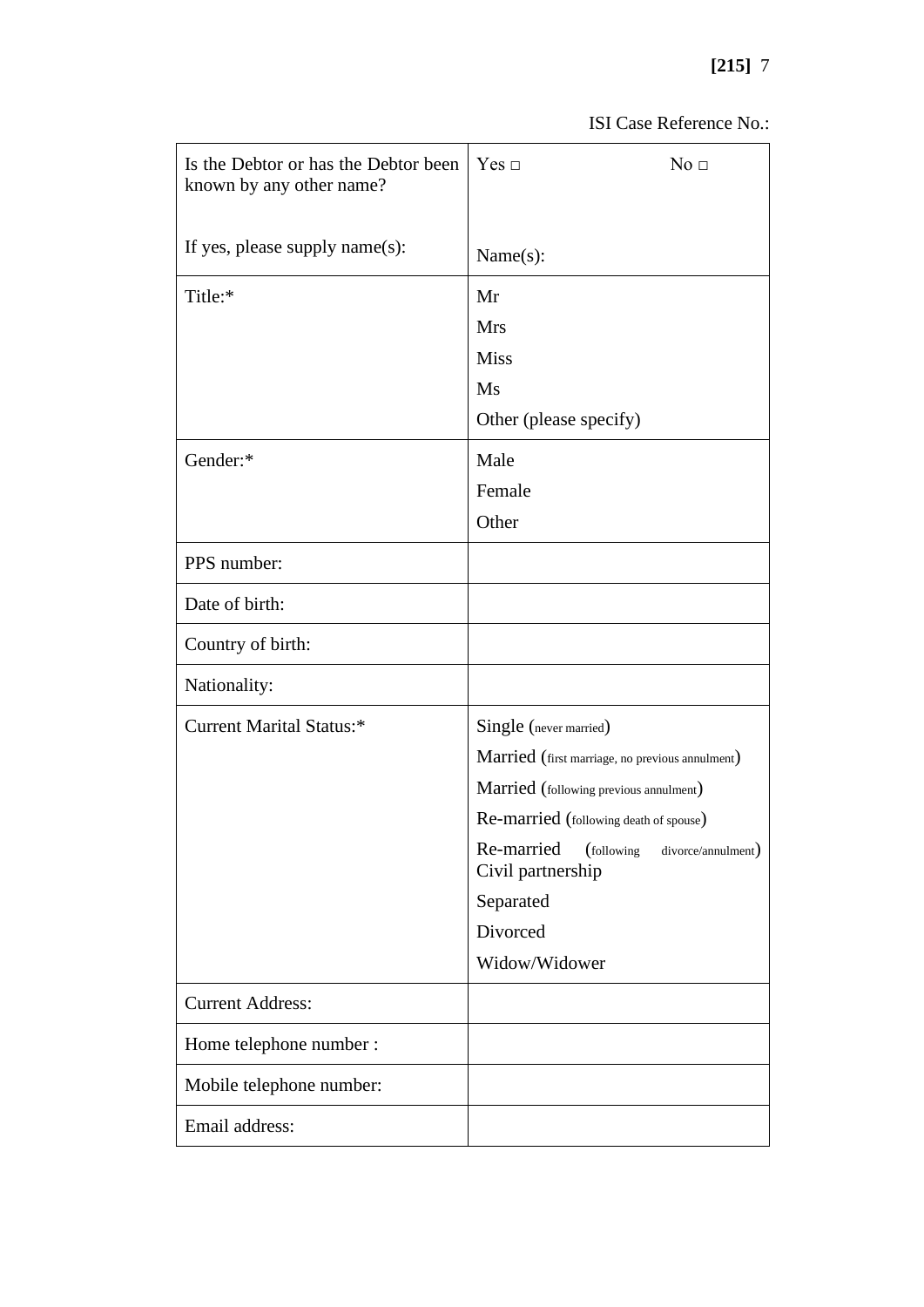| <b>DEBTOR'S DETAILS – Previous Addresses</b>                      |                                          |             |
|-------------------------------------------------------------------|------------------------------------------|-------------|
| Has the Debtor had any previous<br>addresses in the last 5 years? | Yes ⊡                                    | No $\sqcap$ |
| If yes, please supply address(es):                                | Address(es):<br>Start date and end date: |             |

| <b>DEBTOR'S DETAILS - Employment Status</b>                                       |                        |  |
|-----------------------------------------------------------------------------------|------------------------|--|
| Debtor's<br>What<br>the<br>$\frac{1}{1}$<br>current                               | Employed               |  |
| employment status?*                                                               | Self-employed/Trading  |  |
|                                                                                   | Unemployed             |  |
|                                                                                   | Retired                |  |
|                                                                                   | Student                |  |
|                                                                                   | Housewife/husband      |  |
|                                                                                   | Other (please specify) |  |
| If "Employed" is chosen the following<br>questions must be answered:              |                        |  |
| Occupation:                                                                       |                        |  |
| Name of employer:                                                                 |                        |  |
| Address of employer:                                                              |                        |  |
| Length of Service with employer:                                                  |                        |  |
| Please specify in years and months.                                               |                        |  |
| If "Self-employed/Trading" is chosen the<br>following questions must be answered: |                        |  |
| Occupation:                                                                       |                        |  |
| Type of Business:                                                                 |                        |  |
| Trading/Business Name:                                                            |                        |  |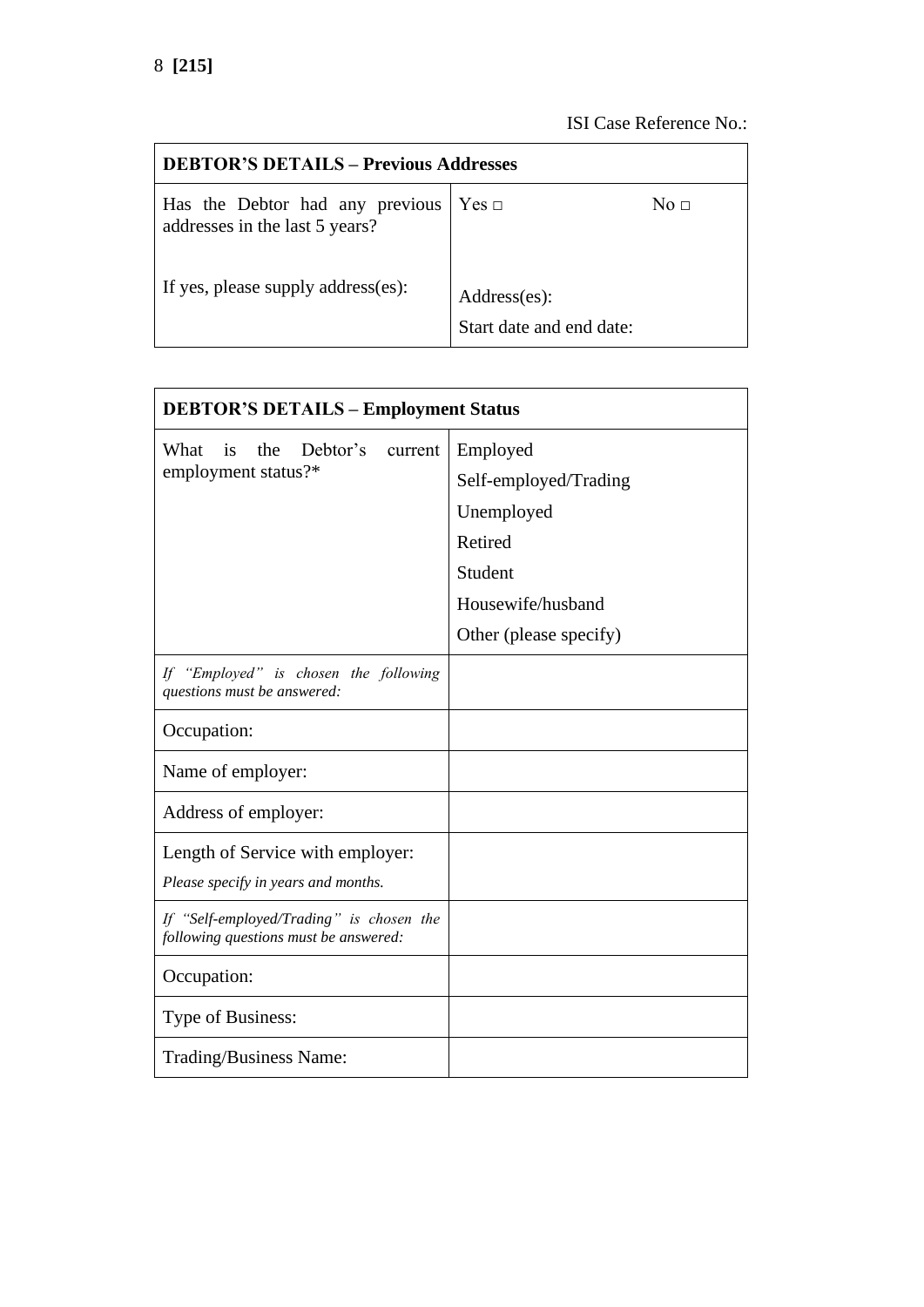| <b>Address of Business:</b>                                                  |              |                     |
|------------------------------------------------------------------------------|--------------|---------------------|
| Was/Is the business registered for<br>VAT?                                   | $Yes \sqcap$ | $\mathrm{No}\ \Box$ |
| If yes, please supply VAT number:                                            | VAT number:  |                     |
| Is the Debtor a sole trader?                                                 | Yes $\sqcap$ | No <sub>□</sub>     |
| If not, what is the percentage of the<br>Debtor's ownership of the business? | Percentage:  |                     |
| When did the business start trading?<br>Please specify a year and a month.   |              |                     |

| <b>DEBTOR'S DETAILS - Previous Businesses</b>                                                                                                                                                              |                                               |                 |
|------------------------------------------------------------------------------------------------------------------------------------------------------------------------------------------------------------|-----------------------------------------------|-----------------|
| Has the Debtor ever carried on a<br>business, other than that referred to<br>the Employment Status section, under<br>a trading/business name or any other<br>name other than the Debtor's current<br>name? | $Yes \sqcap$<br>$Name(s)$ and $Address(es)$ : | No <sub>□</sub> |
| If yes, please supply all previous<br>$name(s)$ and address(es)                                                                                                                                            | Start date and end date:                      |                 |

| <b>DEBTOR DETAILS - Insolvency Status</b>                                                                                                                                                         |  |           |
|---------------------------------------------------------------------------------------------------------------------------------------------------------------------------------------------------|--|-----------|
| Is the Debtor, as a debtor, as of the date $\vert$ Yes $\vert$<br>of this application, a party to a Debt<br>Settlement Arrangement or a Personal<br>Insolvency Arrangement which is in<br>effect? |  | No $\Box$ |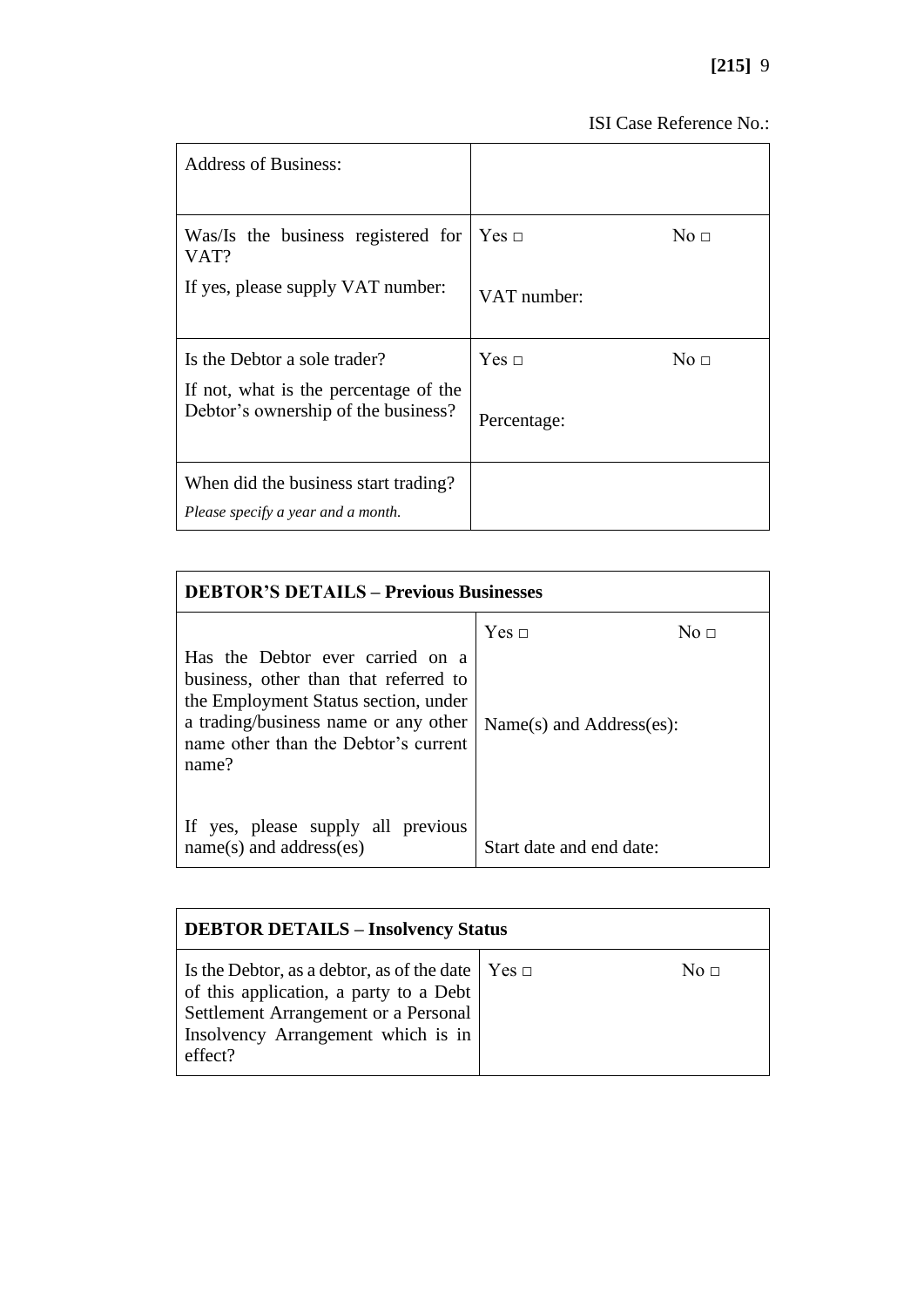| Is the Debtor as of the date of this $\forall$ es $\Box$<br>application a discharged bankrupt<br>subject to a bankruptcy payment<br>order?                                     |         | No ⊓      |
|--------------------------------------------------------------------------------------------------------------------------------------------------------------------------------|---------|-----------|
| Is the Debtor, as a debtor, as of the date<br>of this application, subject to an<br>arrangement under the control of the<br>court under Part IV of the Bankruptcy<br>Act 1988? | ∣ Yes ⊓ | No $\Box$ |

| <b>DEBTOR DETAILS - Prior Insolvency Processes</b>                                                                                                                                                        |                          |                     |
|-----------------------------------------------------------------------------------------------------------------------------------------------------------------------------------------------------------|--------------------------|---------------------|
| Has the Debtor ever been a specified<br>debtor with respect to a Debt Relief<br>Notice?                                                                                                                   | Yes ⊡                    | $\mathrm{No}\ \Box$ |
| Has the Debtor applied for a protective<br>certificate (under Chapter 3 or 4 of the<br>Act) within the period of 12 months<br>ending on the date of this application?                                     | Yes ⊡                    | No <sub>□</sub>     |
| Has<br>the Debtor<br>successfully<br>Settlement<br>completed<br>Debt<br>a<br>Arrangement or Personal Insolvency<br>Arrangement within the period of 5<br>years ending on the date of this<br>application? | Yes ⊡                    | No <sub>□</sub>     |
| Has the Debtor applied for bankruptcy<br>and the petition has not<br>been<br>adjudicated before the date of this<br>application?                                                                          | Yes ⊡                    | No <sub>□</sub>     |
| If yes, does section $26(9)$ of the Act<br>apply and if so, please provide details.                                                                                                                       | $Yes \sqcap$<br>Details: | No <sub>1</sub>     |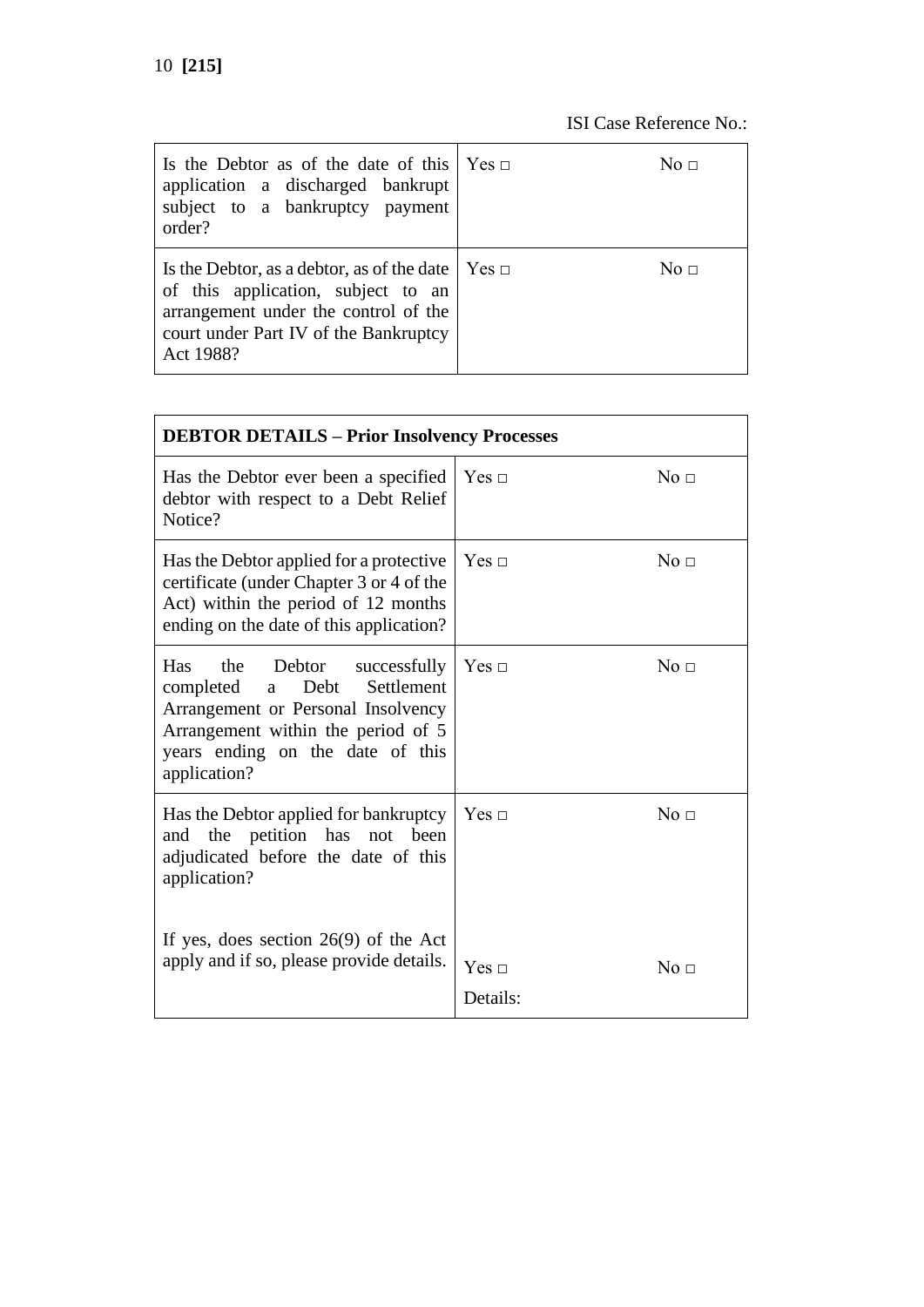## **[215]** 11

| Has a creditor of the Debtor before the<br>date of this application petitioned to<br>make the Debtor bankrupt but the<br>hearing concerned has not yet taken<br>place? | $Yes \Box$   | No <sub>□</sub> |
|------------------------------------------------------------------------------------------------------------------------------------------------------------------------|--------------|-----------------|
| If yes, does section $26(10)$ of the Act<br>apply and if so, please provide details.                                                                                   | Yes $\sqcap$ | No <sub>□</sub> |
|                                                                                                                                                                        | Details:     |                 |
|                                                                                                                                                                        |              |                 |
|                                                                                                                                                                        |              |                 |
|                                                                                                                                                                        |              |                 |
|                                                                                                                                                                        |              |                 |
|                                                                                                                                                                        |              |                 |
|                                                                                                                                                                        |              |                 |
| Has the Debtor, before the date of this<br>application, been adjudged bankrupt<br>and the adjudication has not been<br>annulled or discharged?                         | $Yes \Box$   | No <sub>□</sub> |
| Has the Debtor been discharged from<br>bankruptcy within the period of 5<br>years ending on the date of this<br>application?                                           | $Yes \Box$   | No <sub>□</sub> |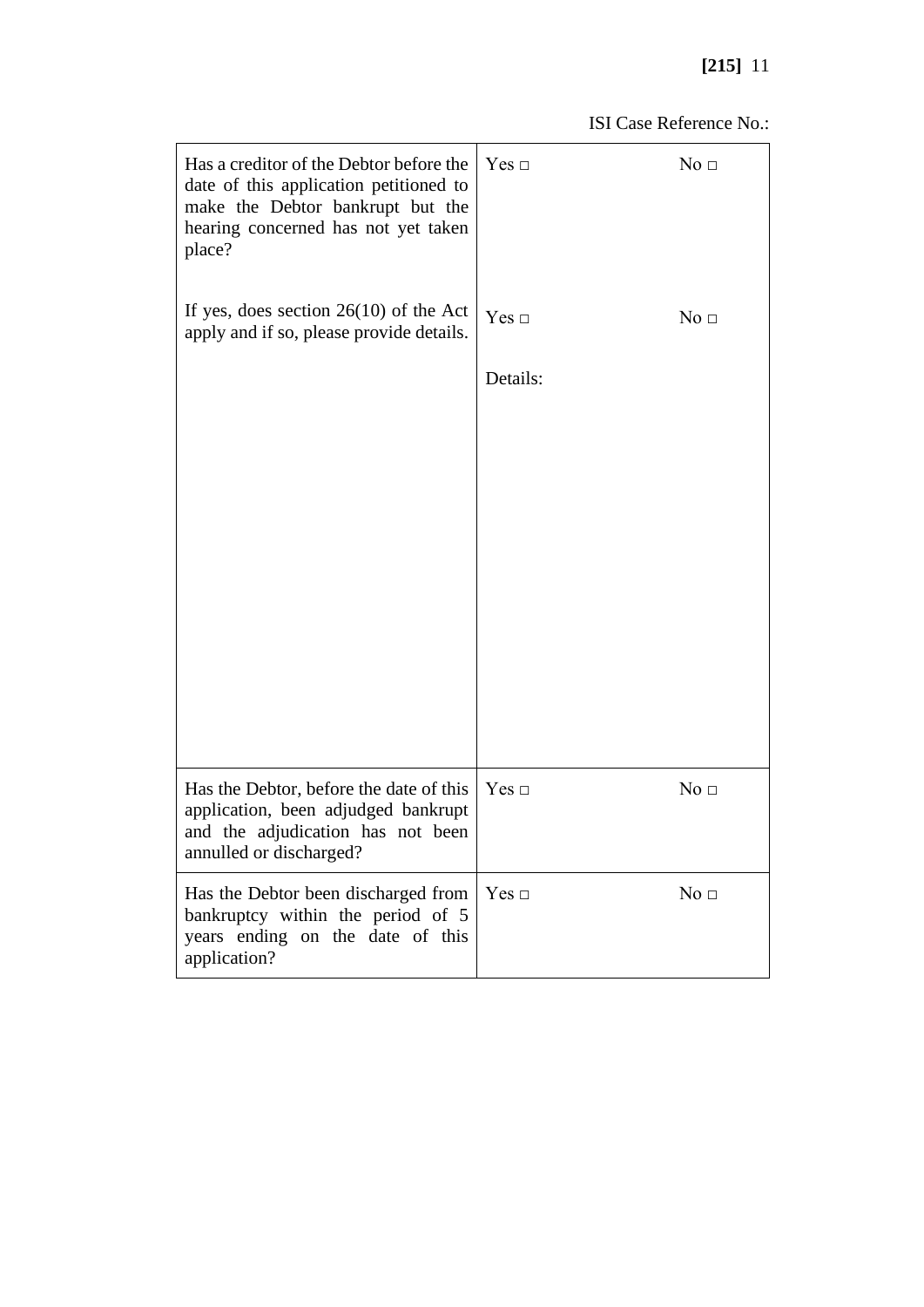| <b>DEBTOR DETAILS - Other Eligibility Criteria</b>                                                                                                                                                                                                                                                                                                                     |                                         |
|------------------------------------------------------------------------------------------------------------------------------------------------------------------------------------------------------------------------------------------------------------------------------------------------------------------------------------------------------------------------|-----------------------------------------|
| Does the Debtor have qualifying debts<br>that amount to $\epsilon$ 35,000 or less?                                                                                                                                                                                                                                                                                     | $Yes \Box$<br>No <sub>□</sub>           |
| Does the Debtor have a net disposable<br>income, calculated in accordance with<br>section 26(5) of the Act, of $\epsilon$ 60 or less<br>a month?                                                                                                                                                                                                                       | $Yes \Box$<br>No <sub>□</sub>           |
| the<br>Debtor<br>have<br>Does<br>assets,<br>calculated in accordance with section<br>26(6) of the Act, worth $\epsilon$ 1,500 or less?                                                                                                                                                                                                                                 | $Yes \Box$<br>No <sub>□</sub>           |
| Is the Debtor domiciled in the State, or<br>within one year before the date of this<br>application, has the Debtor ordinarily-                                                                                                                                                                                                                                         | $Yes \Box No \Box$                      |
| (i)<br>resided in the State, or<br>(ii)<br>had a place of business in<br>the State?*                                                                                                                                                                                                                                                                                   | Domiciled<br>Resided<br><b>Business</b> |
| Is the Debtor, taking into account the<br>factors set out in section $26(7)$ of the<br>Act, insolvent within the meaning of<br>the Act and has no likelihood of<br>becoming solvent within a period of 3<br>years from the date of this application,<br>while also maintaining a reasonable<br>standard of living for himself or herself<br>and his or her dependants? | Yes ⊡<br>$\mathrm{No}\ \Box$            |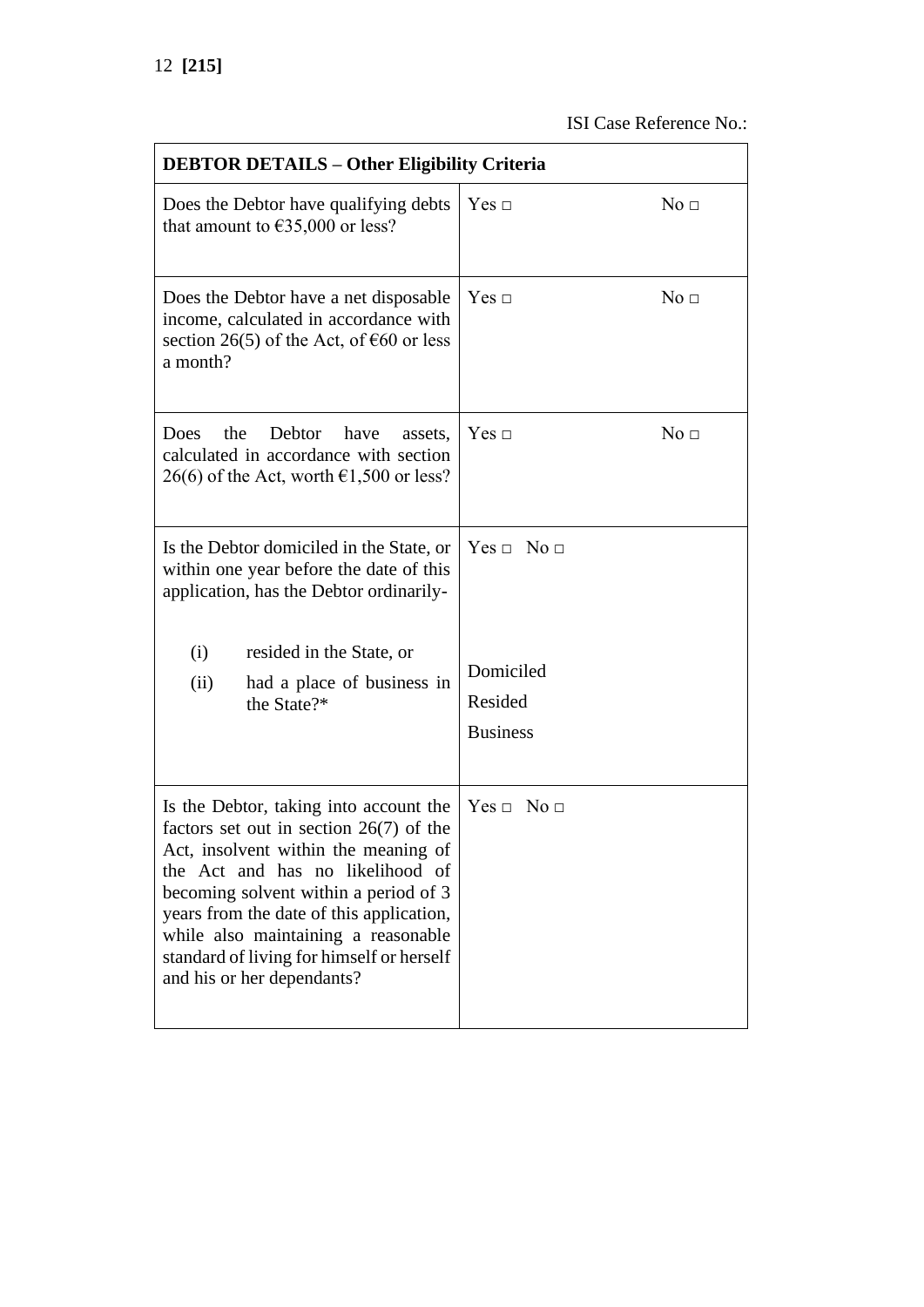| Has the Debtor, during the period of<br>two years ending on the date of this<br>application, entered into a transaction<br>with a person at an undervalue that has<br>materially contributed to the Debtor's<br>inability to pay his or her debts (other<br>than any debts due to the person with<br>the<br>entered<br>whom<br>Debtor<br>the<br>transaction at an undervalue)? | $Yes \sqcap$ | $\mathrm{No}\ \Box$ |
|--------------------------------------------------------------------------------------------------------------------------------------------------------------------------------------------------------------------------------------------------------------------------------------------------------------------------------------------------------------------------------|--------------|---------------------|
| Has the Debtor, during the period of<br>two years ending on the date of this<br>application, given a preference to a<br>person that has had the effect of<br>substantially reducing the amount<br>available to the Debtor for the payment<br>of his or her debts (other than a debt<br>due to the person who received the<br>preference)?                                      | $Yes \sqcap$ | No <sub>□</sub>     |
| Has 25% or more of the Debtor's<br>qualifying debts been incurred during<br>the period of 6 months ending on the<br>date of this application?                                                                                                                                                                                                                                  | $Yes \sqcap$ | No <sub>1</sub>     |

| <b>REASONABLE LIVING EXPENSES (RLE)</b>                                                                                                                                                                                                                                                                                                                      |  |           |
|--------------------------------------------------------------------------------------------------------------------------------------------------------------------------------------------------------------------------------------------------------------------------------------------------------------------------------------------------------------|--|-----------|
| For the purposes of calculating the   One adult household<br>monthly total set costs under the Two adult household<br>guidelines on a reasonable standard of<br>living and reasonable living expenses<br>issued under Section 23 of the Act (the<br>"Reasonable Living Expenses"<br>Guidelines", is this a one adult<br>household or a two adult household?* |  |           |
| Does the Debtor have any dependent   Yes $\Box$<br>children (under 19 years of age) living<br>with him or her?<br>If yes, complete - Reasonable Living<br>Expenses – Children                                                                                                                                                                                |  | No $\Box$ |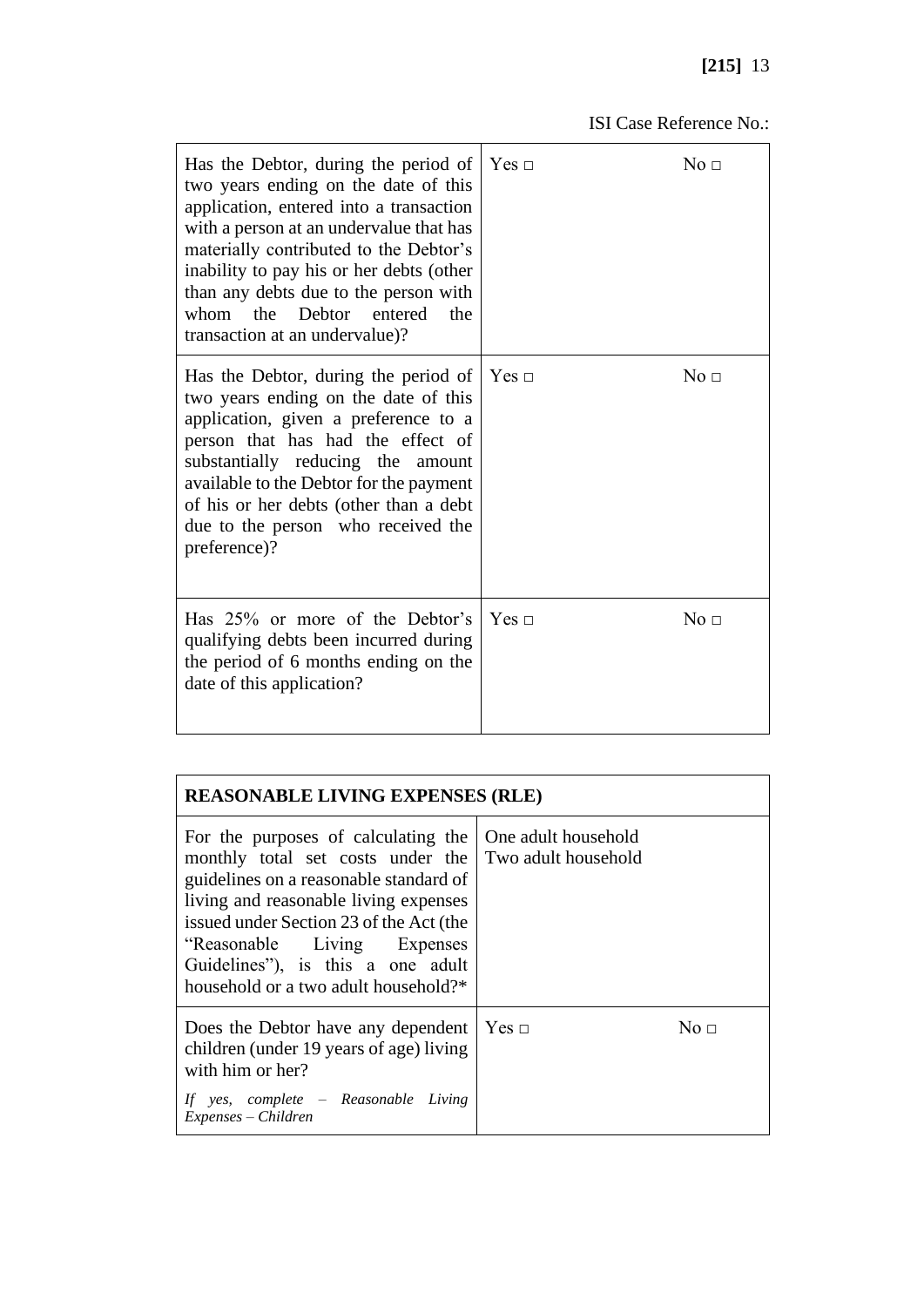|                                                                                                                                                                                                                                                                          | Yes ⊡                      | No <sub>□</sub> |
|--------------------------------------------------------------------------------------------------------------------------------------------------------------------------------------------------------------------------------------------------------------------------|----------------------------|-----------------|
| Does the Debtor own a motor vehicle?                                                                                                                                                                                                                                     |                            |                 |
| If yes, does the Debtor require a motor<br>vehicle?                                                                                                                                                                                                                      | Yes ⊡                      | No <sub>1</sub> |
| The monthly total set costs under the<br>Reasonable Living Expenses<br>Guidelines for the Debtor's typical<br>household are:                                                                                                                                             |                            |                 |
| Does the Debtor have any childcare<br>costs?                                                                                                                                                                                                                             | Yes ⊡                      | No <sub>□</sub> |
| If yes, please give the monthly<br>expenditure amount assessed to be<br>reasonable by the<br>approved<br>intermediary in accordance with the<br>Reasonable Living Expenses<br>Guidelines?                                                                                | Monthly amount: $\epsilon$ |                 |
| How much is the Debtor's monthly $\vert \theta \vert$<br>rent, mortgage repayment or other<br>accommodation costs assessed to be<br>reasonable by the<br>approved<br>intermediary in accordance with the<br>Reasonable Living Expenses<br>Guidelines?                    |                            |                 |
| Does the Debtor have any expenditure<br>in relation to special circumstances,<br>which is required to be taken into<br>account when calculating his or her<br>reasonable living expenses?<br>If yes, complete - Reasonable<br>Living<br>Expenses - Special Circumstances | Yes ⊡                      | No <sub>□</sub> |
| In the case of a two adult household,<br>the<br>Debtor<br>rebutted<br>has<br>the<br>presumption of an equal split of the<br>reasonable living expenses between<br>them?                                                                                                  | Yes ⊡                      | No <sub>□</sub> |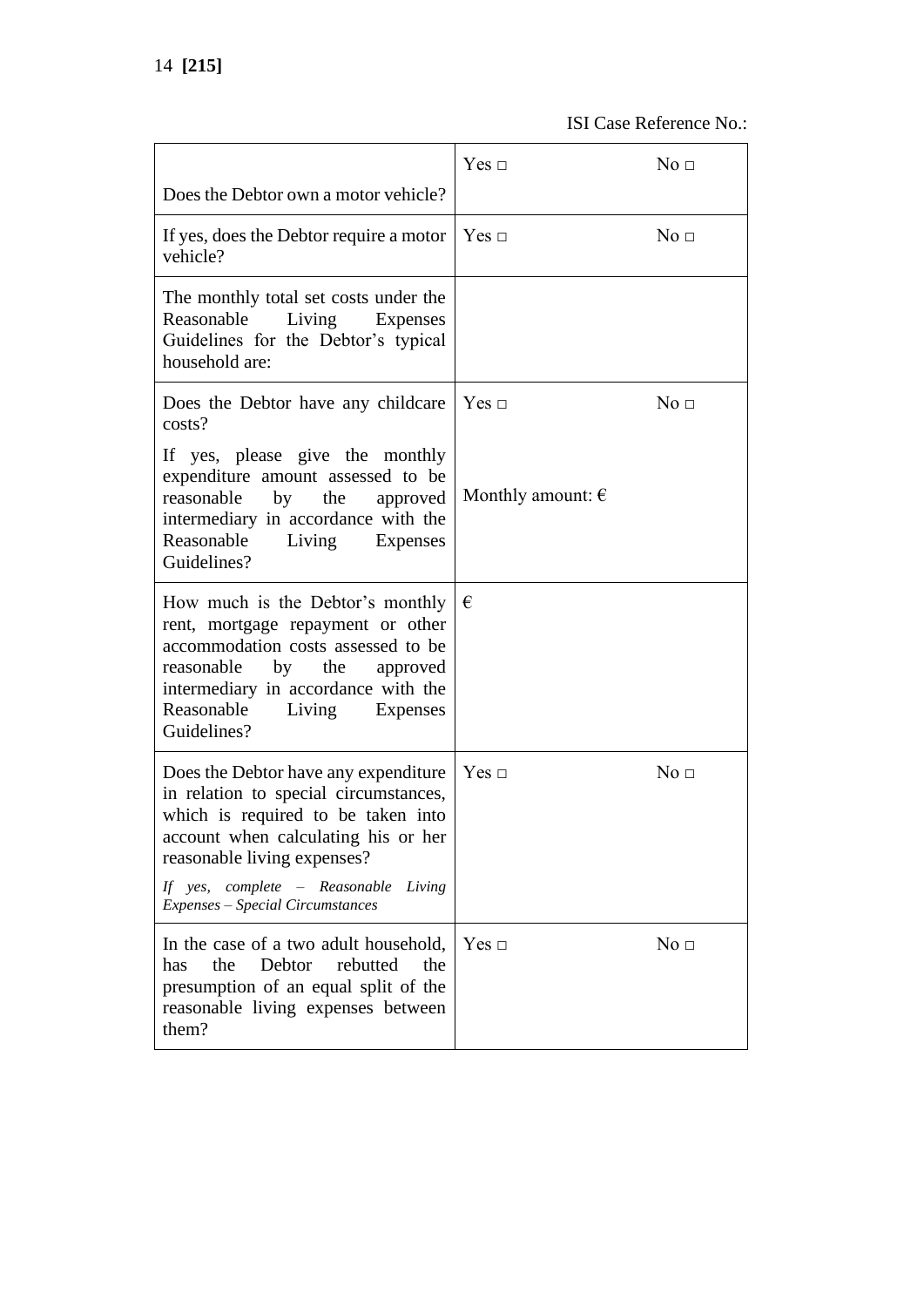| What percentage of the Debtor's<br>household reasonable living expenses<br>should be attributed to the Debtor?                                                                                                                                                                                                 | $Yes \sqcap$<br>Percentage: | No $\Box$ |
|----------------------------------------------------------------------------------------------------------------------------------------------------------------------------------------------------------------------------------------------------------------------------------------------------------------|-----------------------------|-----------|
| Does the Debtor have any expenditure<br>in relation to Home Insurance and/or<br>Motor Insurance, which is required to<br>be taken into account when<br>calculating his or her reasonable living<br>expenses?<br>If yes, complete – Reasonable Living<br>Expenses - Home and Motor Vehicle<br><i>Insurances</i> | Yes ⊡                       | No $\Box$ |
| The Debtor's reasonable living<br>expenses are:-                                                                                                                                                                                                                                                               | €                           |           |

| <b>REASONABLE LIVING EXPENSES - Children</b>                                                                                                                                                                           |                                                                       |  |
|------------------------------------------------------------------------------------------------------------------------------------------------------------------------------------------------------------------------|-----------------------------------------------------------------------|--|
|                                                                                                                                                                                                                        | Infant $(0-2)$                                                        |  |
| For the purposes of calculating the<br>Debtor's reasonable living expenses<br>under the Reasonable Living<br>Expenses Guidelines, which of the<br>following age categories does the<br>Debtor's child(ren) fall into?* | Pre-school $(3)$<br>Primary school (4-11)<br>Secondary school (12-18) |  |

| <b>REASONABLE LIVING EXPENSES - Special Circumstances</b>                                              |           |
|--------------------------------------------------------------------------------------------------------|-----------|
| Please give the monthly expenditure   Amount: $\epsilon$<br>amount and details of this<br>expenditure. | Comments: |

| <b>Insurances</b>                                                                                                | <b>REASONABLE LIVING EXPENSES - Home and Motor Vehicle</b> |
|------------------------------------------------------------------------------------------------------------------|------------------------------------------------------------|
| Please give the monthly expenditure   Amount: $\epsilon$<br>amount and details of this Comments:<br>expenditure. |                                                            |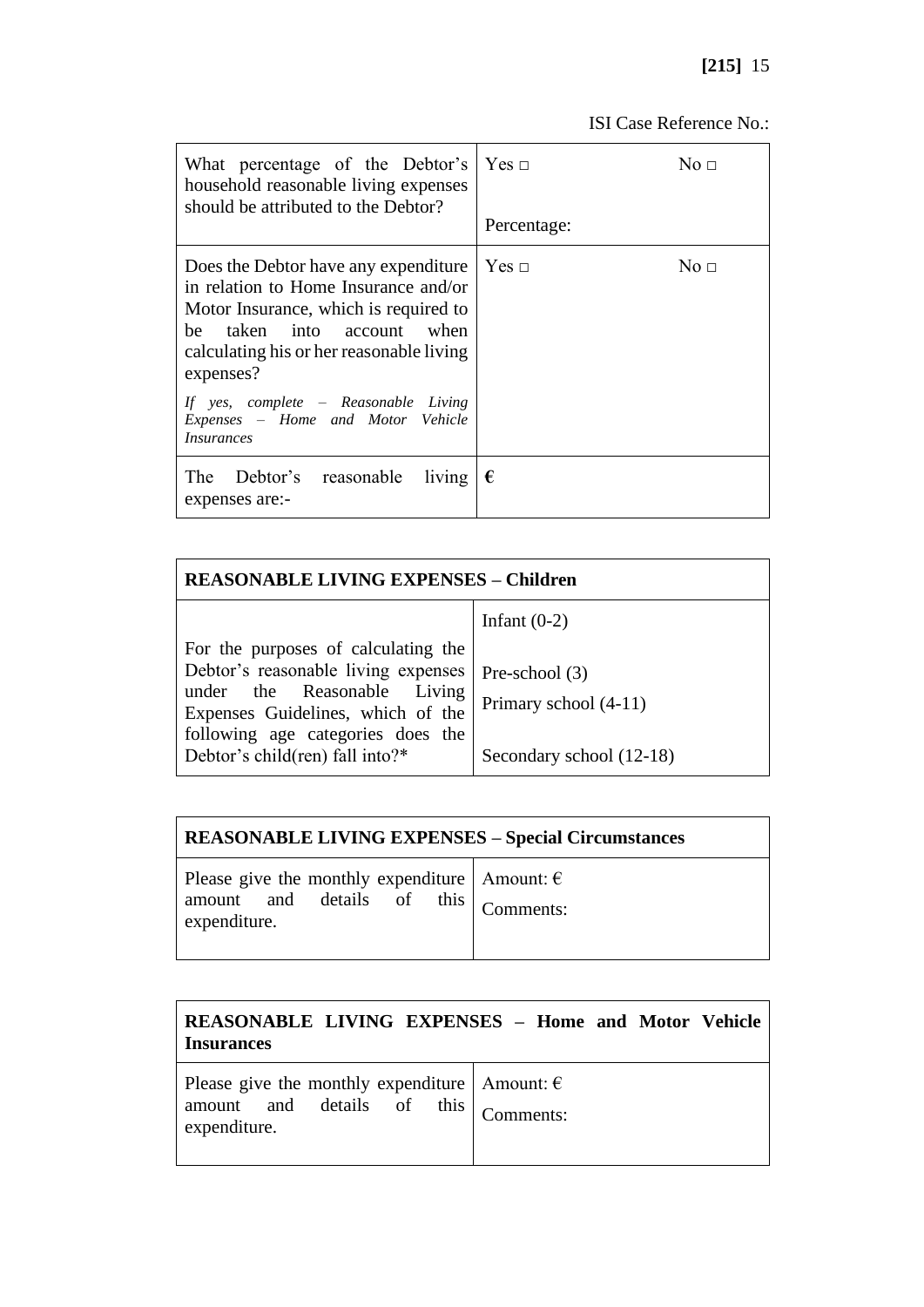| <b>JURISDICTION</b>                                                                              |                                                                                   |
|--------------------------------------------------------------------------------------------------|-----------------------------------------------------------------------------------|
| With reference to section $5(2)$ of the Act,<br>please specify relevant County of the<br>Debtor? |                                                                                   |
| Circuit Court:                                                                                   |                                                                                   |
| Reason for specifying County:*                                                                   | Debtor residing at the time of this<br>application                                |
|                                                                                                  | Debtor resided within one year of the<br>time of this application                 |
|                                                                                                  | Debtor has a place of business at the time<br>of this application                 |
|                                                                                                  | Debtor had a place of business within one<br>year of the time of this application |

| Signature of Debtor:    |  |
|-------------------------|--|
| Printed Name of Debtor: |  |
| Date:                   |  |

**Note:** This document will be completed in electronic format on such electronic platform that the Insolvency Service may from time to time make available or otherwise specify for such purpose, following which, the information will be processed into an output format which may be in electronic form or printed on paper. Where any item in this document is completed to the effect of 'no', or any item in this document is not completed, that information may not appear on such output format and any person reviewing the output format should proceed on the basis that, where the output format does not refer to such information, the relevant item was either completed by selecting 'no' or the relevant item was not applicable in that instance. In this document, where an asterisk (\*) is used and a choice is provided of the appropriate response, the response selected will appear in the output format. This note will not appear on the output format.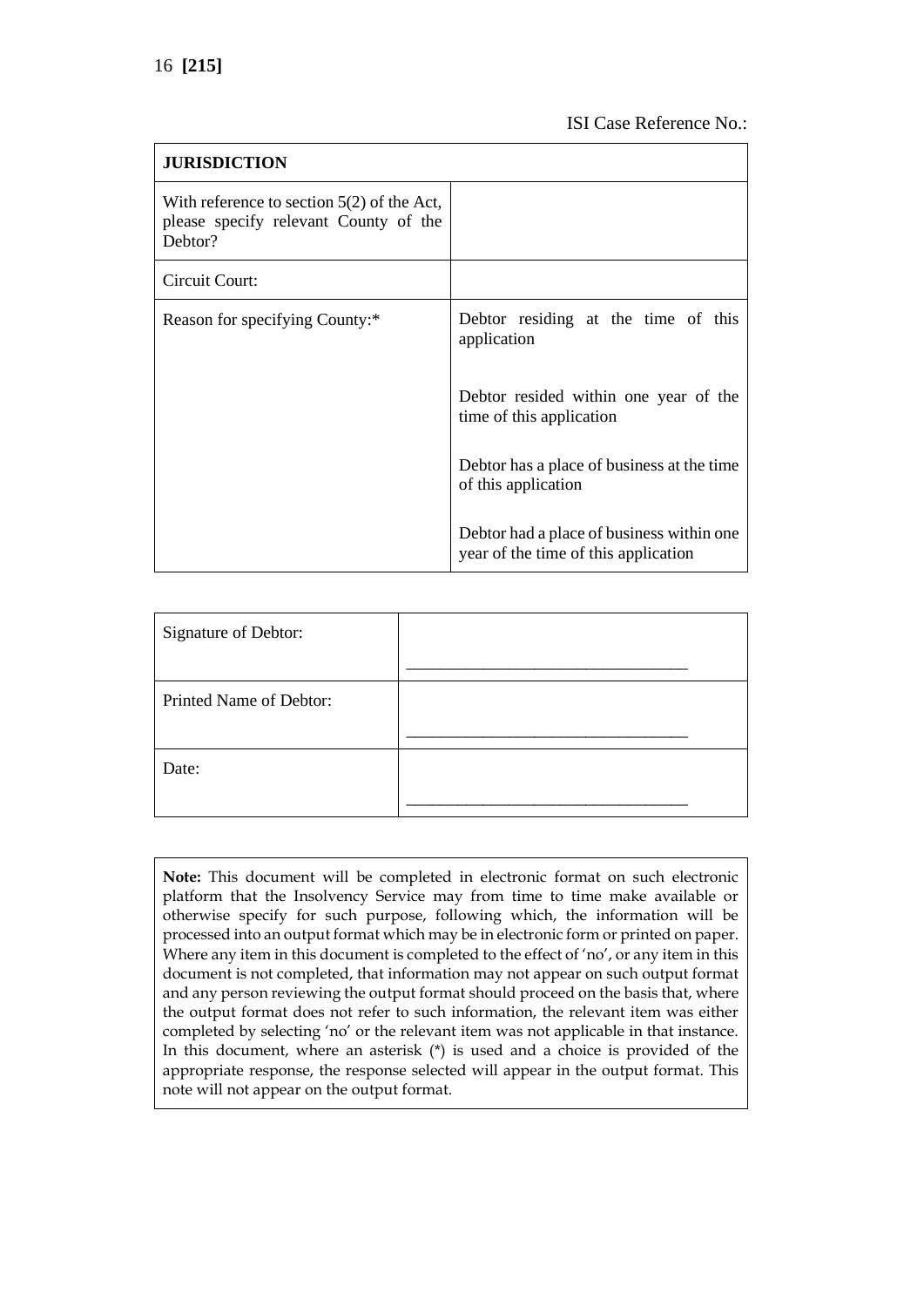

GIVEN under the seal of the Insolvency Service of Ireland, 29 April, 2022.

MICHAEL MCNAUGHTON, Director of the Insolvency Service of Ireland.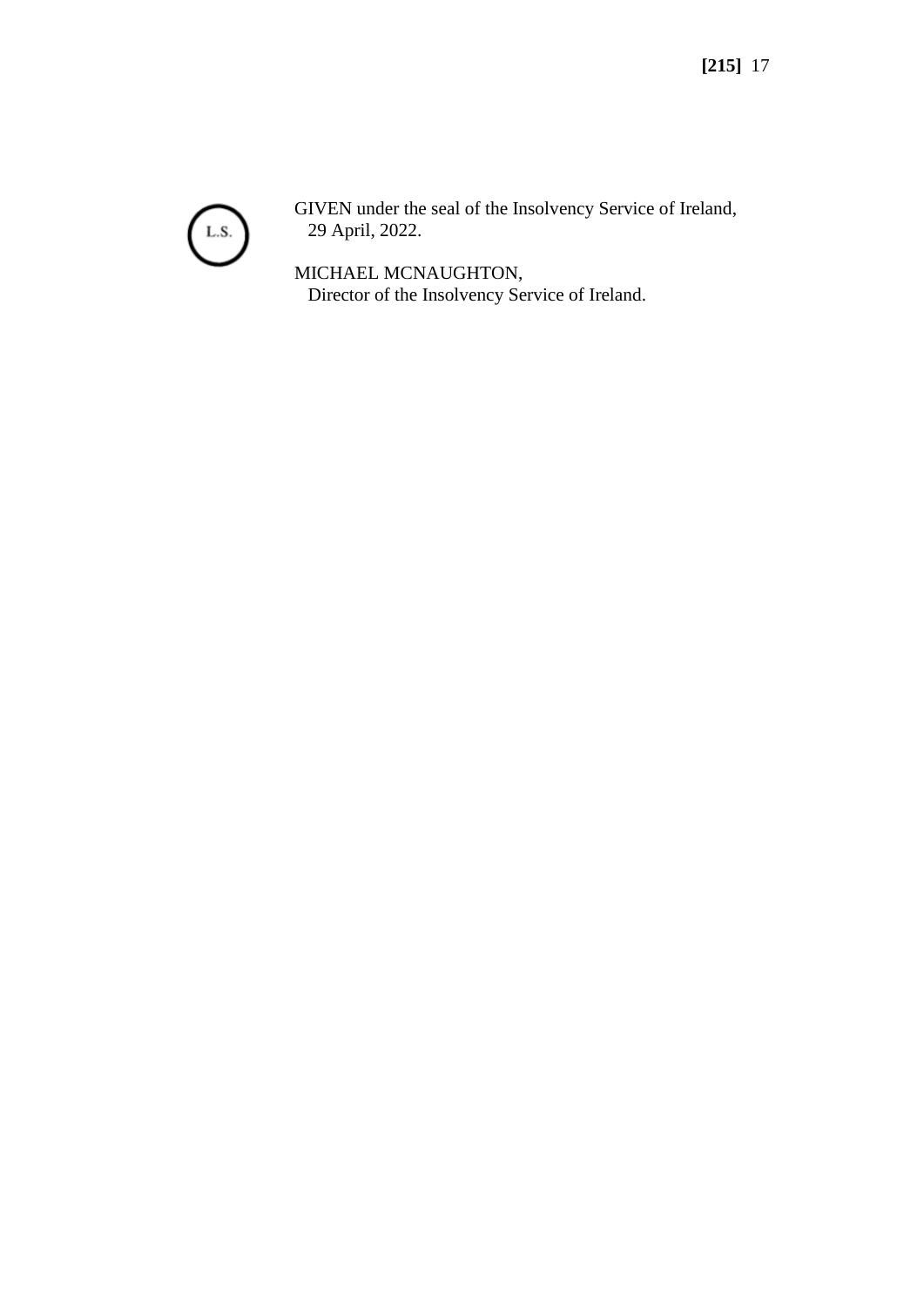### EXPLANATORY NOTE

### (*This note is not part of the Instrument and does not purport to be a legal interpretation*)

These Regulations prescribe the form to be used when making an application to the Insolvency Service of Ireland for a Debt Relief Notice. These Regulations also revoke the Personal Insolvency Act 2012 (Prescribed Debt Relief Notice Application Form) Regulations 2013 (S.I. No. 333 of 2013) and the Personal Insolvency Act 2012 (Prescribed Debt Relief Notice Application Form) (Amendment) Regulations 2022 (S.I. No. 18 of 2022).